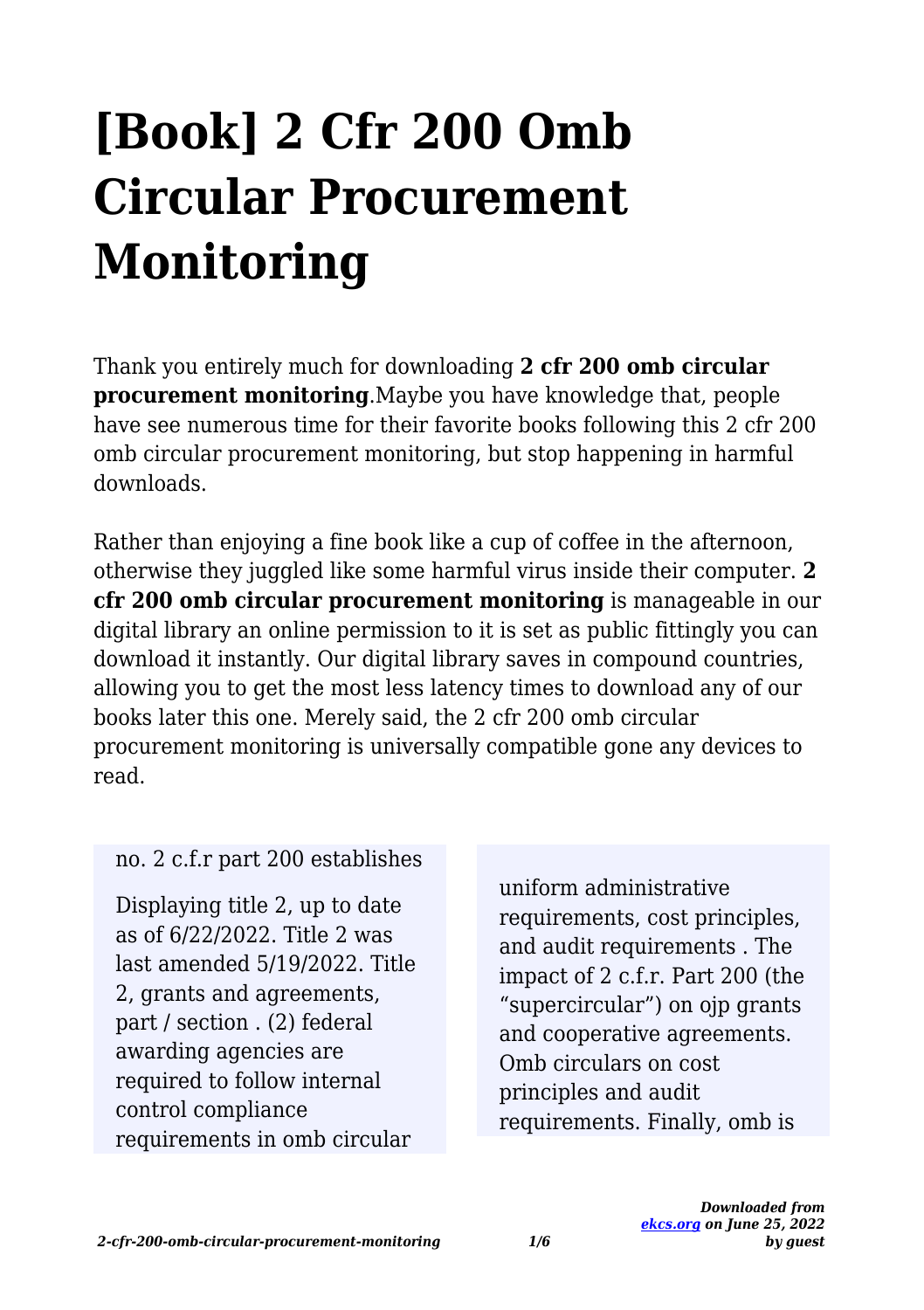cfr to clarify areas of. This section essentially incorporates the requirements in the previous omb circular for the administrative . The issuance of the omnibus omb circular (2 cfr part 200), 'overview of 2 cfr part 200: Uniform administrative requirements, cost principles and audit . FAR 48 CFR part 31, subpart

#### **eCFR :: 2 CFR Part 200 -- Uniform Administrative Requirements, …**

The Electronic Code of Federal Regulations (eCFR) is a continuously updated online version of the CFR. It is not an official legal edition of the CFR. Learn more about the eCFR, § 200.107: OMB responsibilities. § 200.108: Inquiries. § 200.109: Review date. § 200.110: Effective/applicability date. § 200.111: English language.

#### **eCFR :: 2 CFR Part 200 -- Uniform Administrative Requirements, …**

In addition, costs that are made unallowable under 10 U.S.C. 2324(e) and 41 U.S.C. 4304(a) as described in the

31.2, and 48 CFR 31.603 are always unallowable. For requirements other than those covered in subpart D, §§ 200.331 through 200.333, and subparts E and F of this part, the terms of the contract and the FAR

## **Questions and Answers Regarding 2 CFR Part 200 ed**

procurement requirement sin 2 CFR 200.317 to 200.326 for one year after the regulations would otherwise apply to a grant. 3. CFR Part 80 and OMB Circular A-87 (2 CFR Part 225) rather than the Uniform Guidance. Most States, however, will still, as of July 2015, have unobligated balances of funds awarded to them under

## **2 CFR 200 - UNIFORM ADMINISTRATIVE REQUIREMENTS, COST**

2 CFR 200 - UNIFORM ADMINISTRATIVE REQUIREMENTS, COST PRINCIPLES, AND AUDIT REQUIREMENTS FOR FEDERAL AWARDS. [Government]. Office of the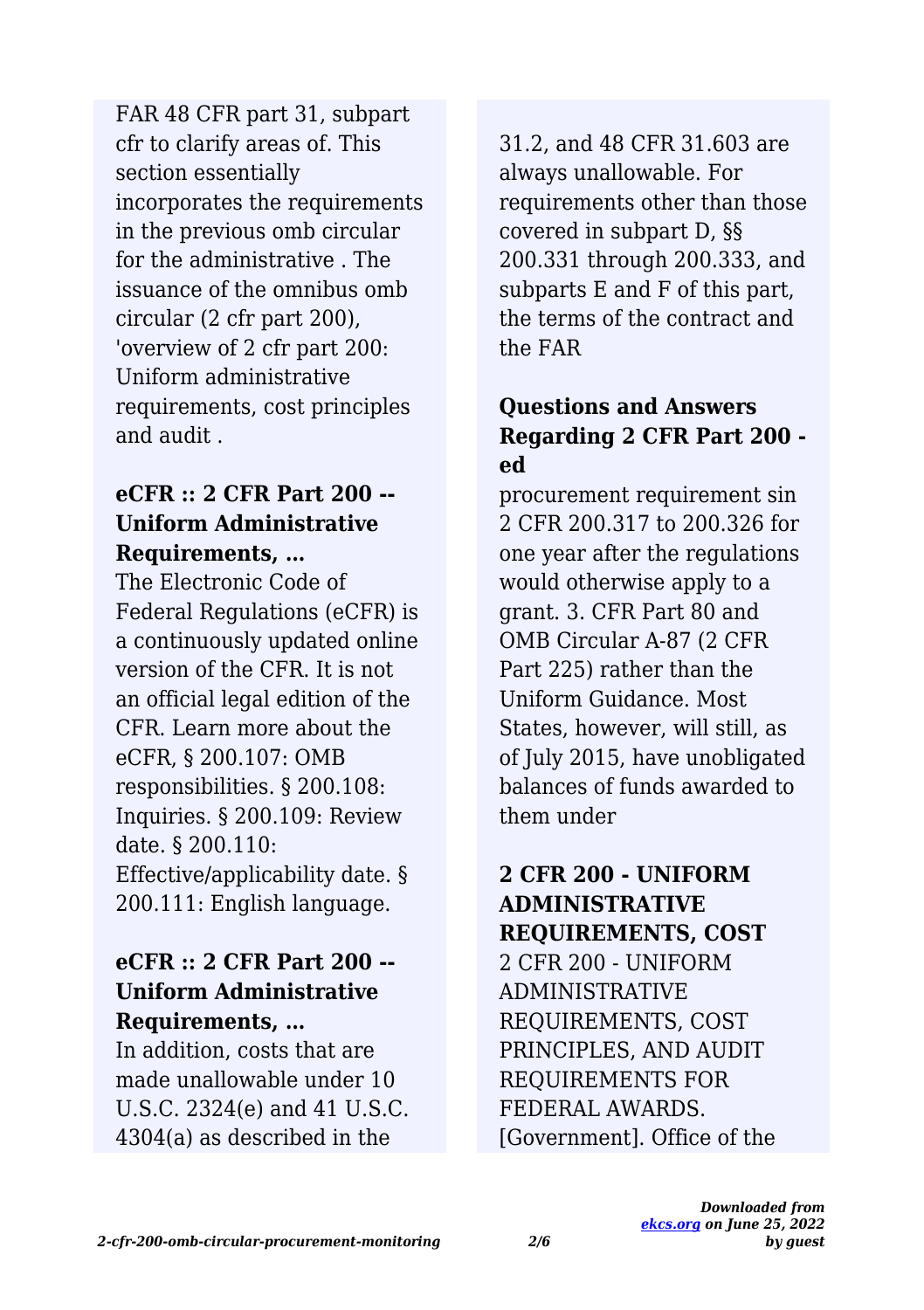Archives and Records Administration. Code of Federal Regulations (annual edition) SuDoc Class Number. AE 2.106/3:2/ Contained Within. deliver on the promise of a

#### **2 CFR § 200.1 - Definitions. | CFR | US Law | LII / Legal …**

Electronic Code of Federal Regulations (e-CFR) Title 2 - Grants and Agreements; 2 CFR § 200.1 - Definitions. CFR ; Table of Popular Names See definition of improper payment in OMB Circular A-123 appendix C, part I A (1) "What is an improper payment?"

### **Office of Management and Budget - govinfo.gov**

Dec 26,  $2013 \cdot 2$  CFR Chapter I, and Chapter II, Parts 200, 215, 220, 225, and 230 Uniform Administrative Requirements, Cost Principles, and Audit Requirements for Federal Awards AGENCY: Executive Office of the President, Office of Management and Budget (OMB). ACTION: Final guidance. SUMMARY: To

21st-Century government that is more

#### **2 CFR Part 200 Excerpts: Unallowable Costs rfsuny.org**

2 CFR Part 200 Excerpts: Unallowable Costs On or after December 26, 2014, 2 CFR Part 200 is effective and applies to all new awards issued. Funding awarded prior to this date and/or incremental funding may still be governed by OMB Circular A-110, A-21, or A-133, depending on the awarding agencies specific terms and conditions.

#### **2 CFR § 200.305 - Federal payment. | CFR | US Law | LII / Legal**

Electronic Code of Federal Regulations (e-CFR) Title 2 - Grants and Agreements; including § 200.339, or one or more of the following applies: (i) The non-Federal entity has failed to comply with the project objectives, The non-Federal entity is delinquent in a debt to the United States as defined in OMB Circular A-129,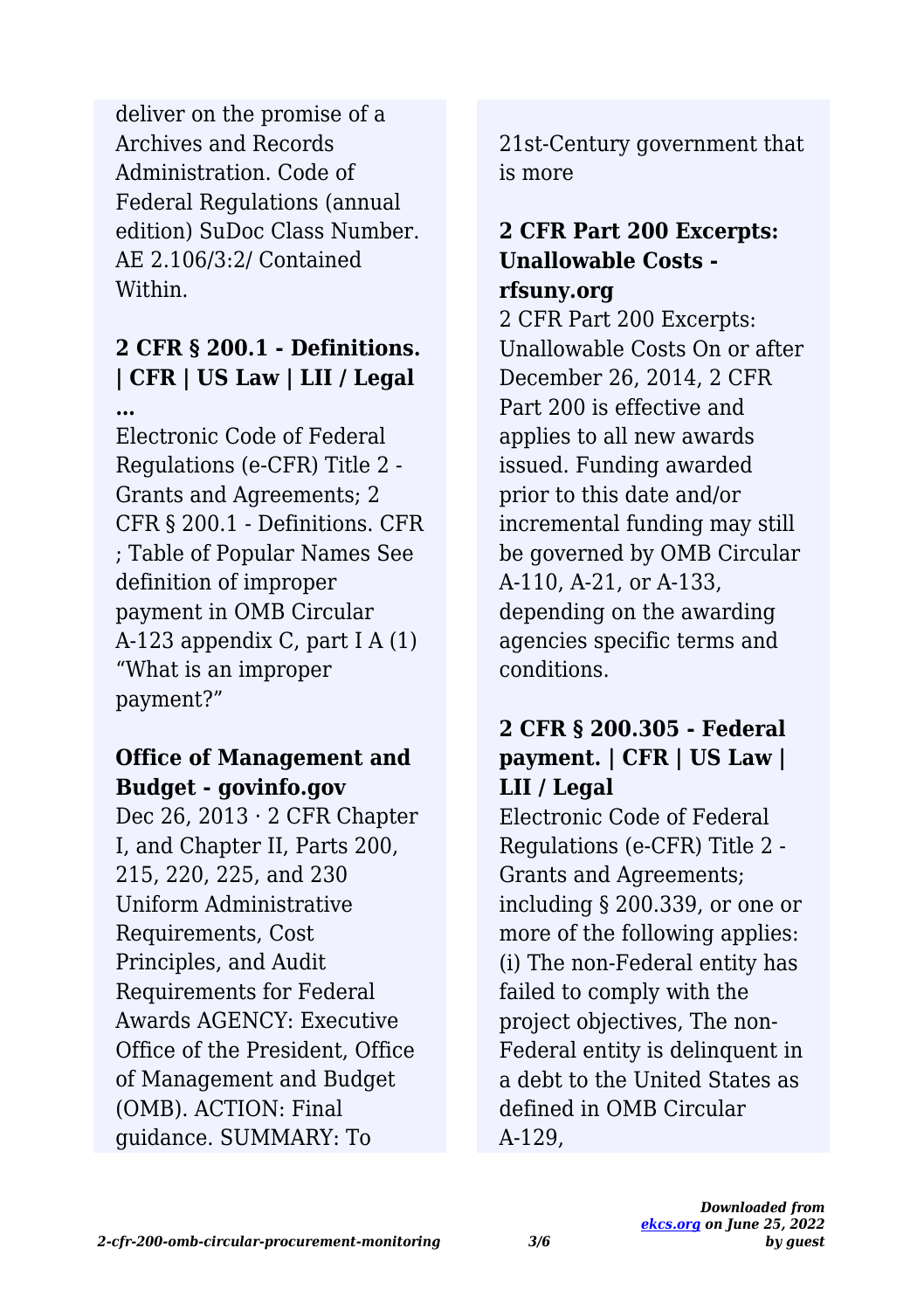**The White House** The White House Dec 26, 2014 · \*The Guidance

#### **Office of Federal Financial Management | The White House**

Jun 03, 2022 · OMB Circular A-136, Financial Reporting Requirements – Revised (6/03/2022) (124 pages, 2.1 MB) 2020 Compliance Supplement Addendum – 2 CFR Part 200 Appendix XI (December 22, 2020) (118 Pages

## **Financial Reporting | U.S. Department of Labor - DOL**

Apr 29, 2020  $\cdot$  The Office of Management and Budget (OMB) approved the revised ETA-9130 on October 31, 2019 (OMB Control No. 1205-0461). This change extends the expiration date for use of the revised ETA 2 CFR Section C: Subpart F 200.501: Audit Requirements (OMB Circular No. A-133, subpart B.200 - Audit Requirements applies to monies awarded prior to

## **OMB Uniform Guidance (2014) | GRANTS.GOV**

was drawn from OMB Circulars A–21, A–87, A–110, and A–122 (which have been placed in past OMB guidances); Circulars A–89, A–102, and A–133; and the guidance in Circular A–50 on Single Audit Act follow-up. Additional Information. Read the full text of the OMB Uniform Guidance; Read the Updated OMB Uniform Guidance FAQs

#### **Executive Compensation | Investor.gov**

The federal securities laws require clear, concise and understandable disclosure about compensation paid to CEOs, CFOs and certain other high-ranking executive officers of public companies. Several types of documents that a company files with the SEC include information about the company's executive compensation policies and practices. You can locate information about executive pay in: (1) the

#### **Allowable and Unallowable Costs - Veterans Affairs** Introduction to OMB Circular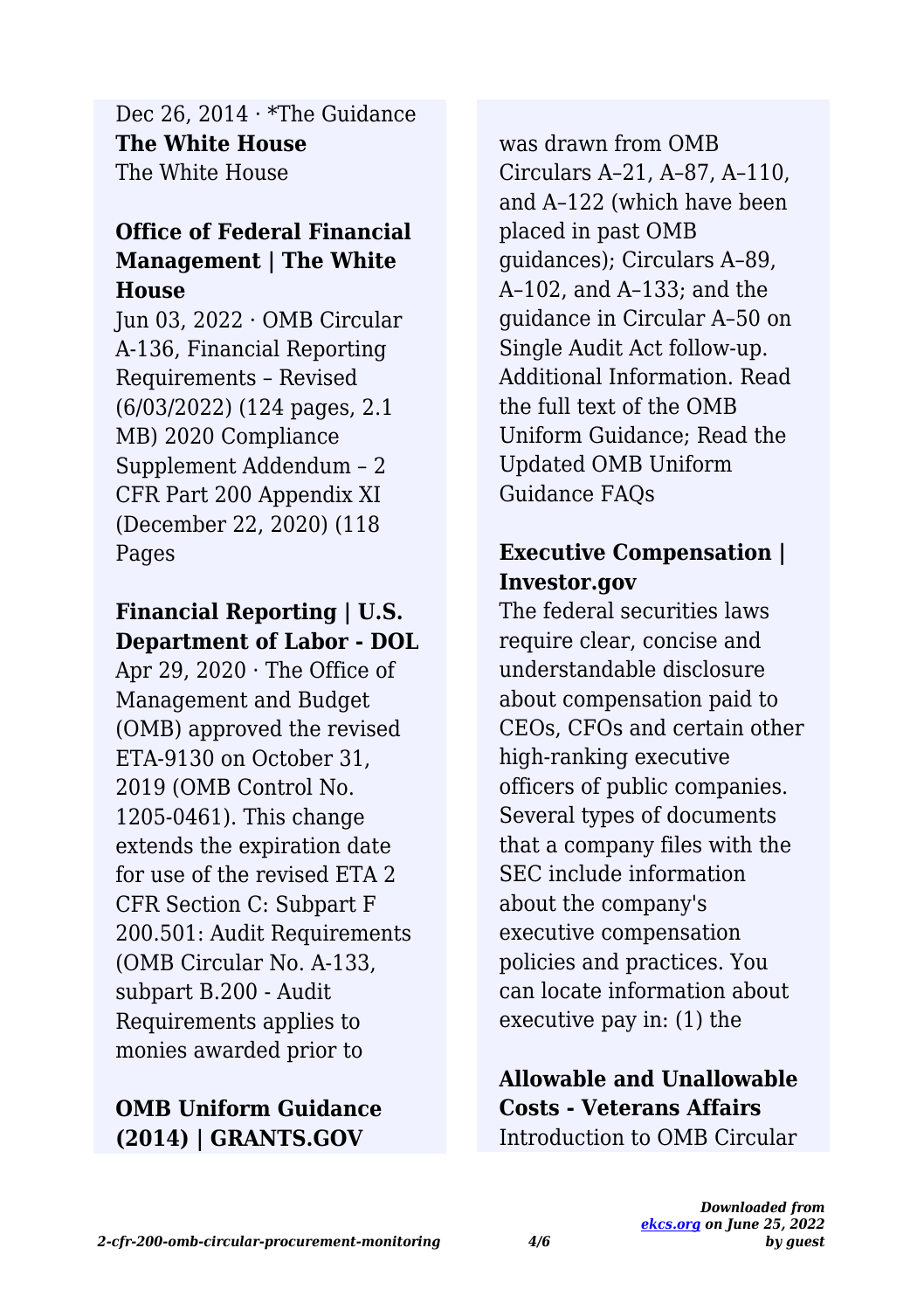of Allowable Costs. Categories of Unallowable Costs. OMB stands for Office of Management and Budget. This office publishes circulars. OMB Circular A-122 is the Cost Principles for Non-Profit Organizations. It was codified in the Code of Regulations (CFR) and is now called 2 CFR 230. Know that iteration is

#### **Privacy, Civil Liberties and FOIA Directorate**

COVID-19 Guidance. For COVID-19 guidance specific to the Pentagon Reservation and DoD offices and facilities in the National Capital Region, please visit the WHS COVID-19 Guidance page.Additional resources can be found at:

## **HUMAN CENTERED DESIGN (HCD) DISCOVERY STAGE FIELD**

**…**

2. Listen for the root causes that inform the attitudes, behaviors, and beliefs of the people you're interviewing. 3. Be aware of your own internal biases or judgments. 4. Fail early; fail fast; fail small.

learning. 5. Learn first, don't jump to solutions. 6. Be …

## **Part 668: General Provisions - NASFAA**

668.200 Purpose of this subpart. 668.201 Definitions of terms used in this subpart. 668.202 Calculating and applying cohort default rates. 668.203 Determining cohort default rates for institutions that have undergone a change in status. as a branch if it satisfies the definition of "branch" in 34 CFR 600.2. (2) Except as provided in

#### **PART 71—PACKAGING AND TRANSPORTATION OF RADIOACTIVE MATERIAL | NRC.gov**

[69 FR 3786, Jan. 26, 2004; 69 FR 58038, Sept. 29, 2004] § 71.23 General license: Plutonium-beryllium special form material. (a) A general license is issued to any licensee of the Commission to transport fissile material in the form of plutoniumberyllium (Pu-Be) special form sealed sources, or to deliver Pu-Be sealed sources to a carrier for transport, if the